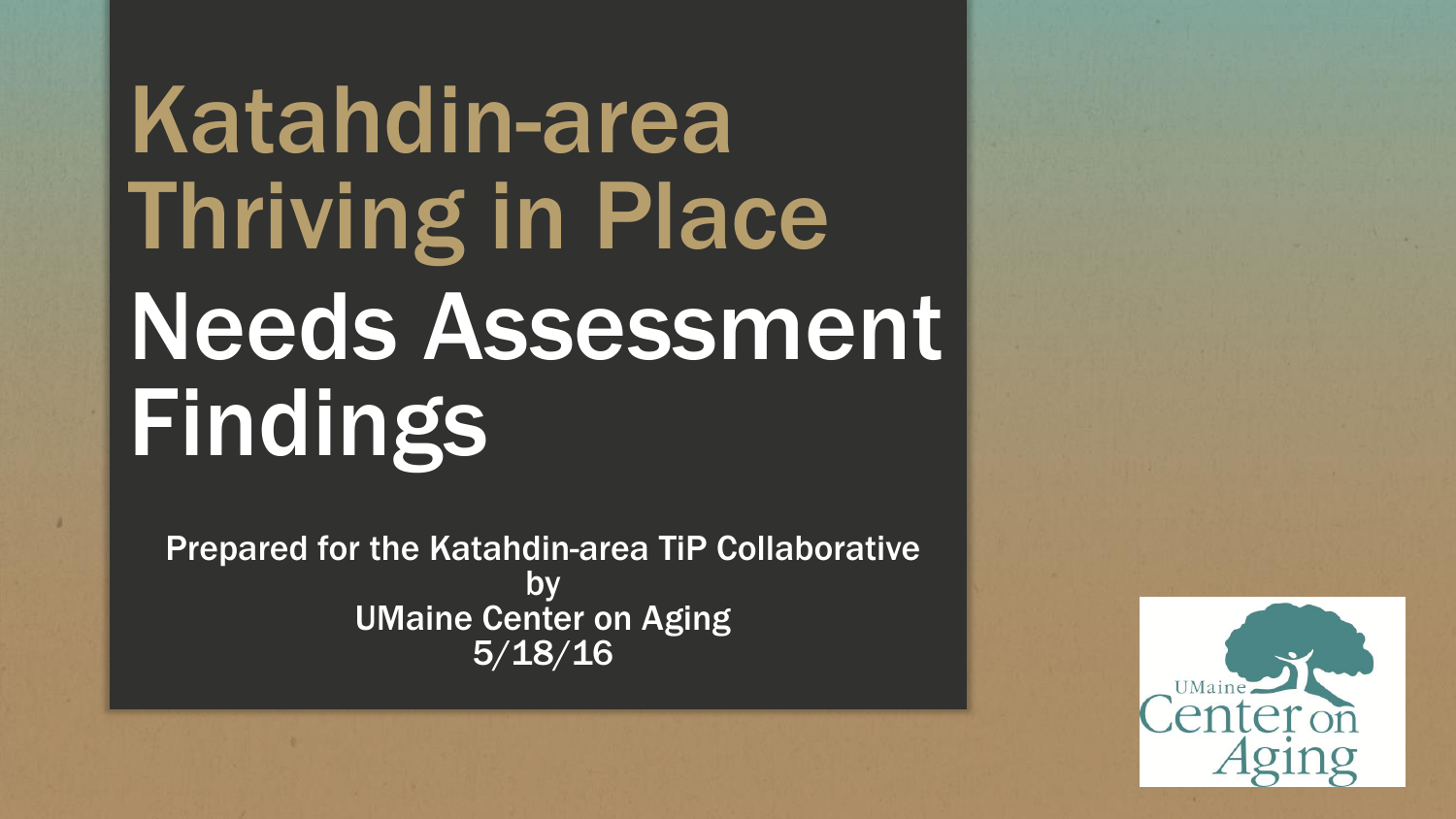### Thriving in Place

"The ability to live in one's own home and community safely, independently, comfortably, and with dignity, regardless of age, income, or ability level. "Home" is broadly conceived and defined by the individual. "Independence" means the level of independence needed and desired by the individual and does not exclude the ability to have supports for thriving in place."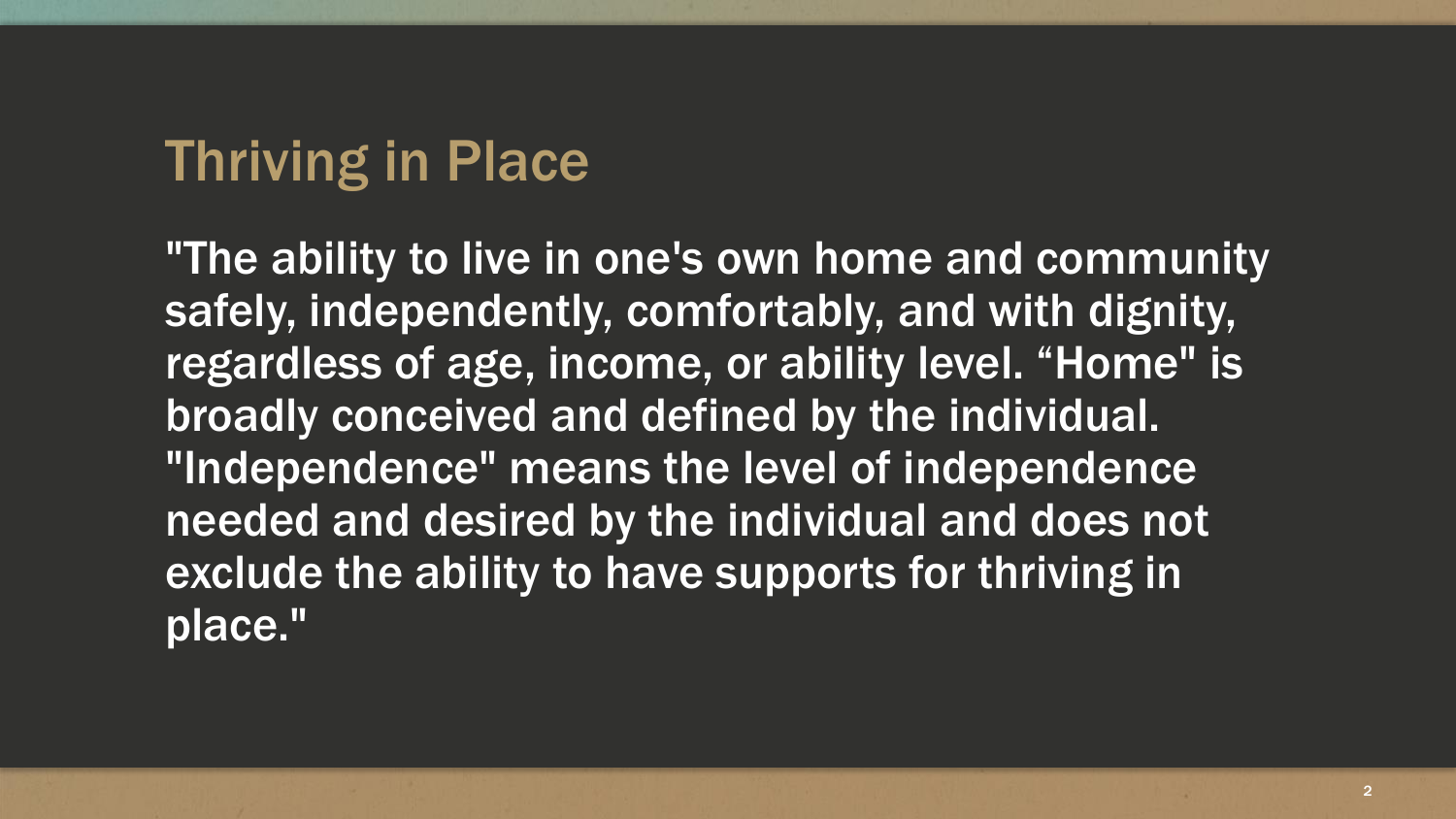### Maine Health Access Foundation Priorities

▪ Through the TiP partnerships, health care providers, community-based organizations, and other partners strategies that meet the health care needs of adults with chronic health conditions and improve linkages and related to achieving positive health outcomes (such as housing, transportation, home and community services, family and friend care giving supports, volunteer networks, and opportunities for community engagement).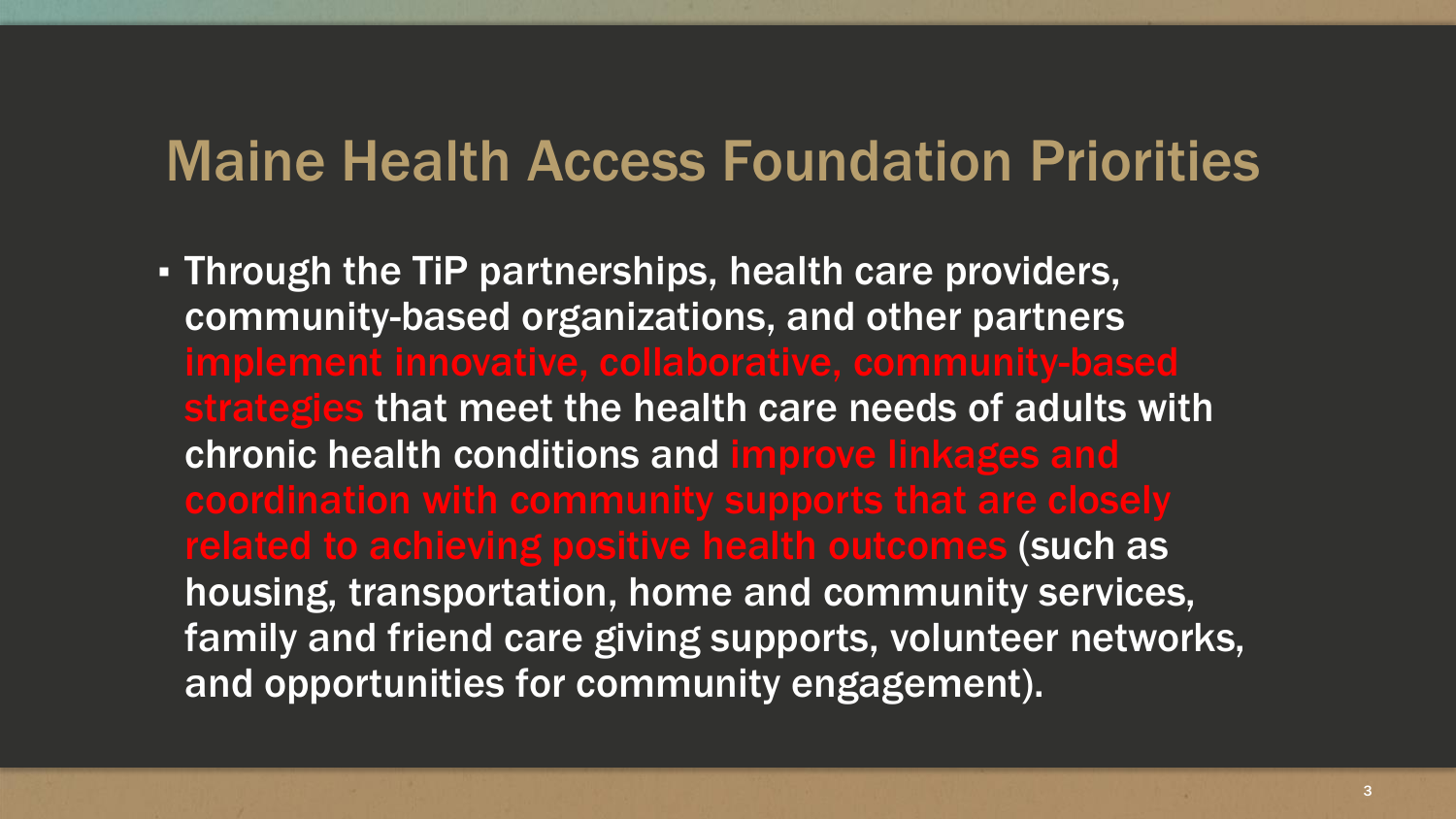How we determine community needs

- **. Interviews with community** members
- Surveys with people serving community members
- **Existing evidence about** community needs

Provider surveys

**Community** member interviews Thriving in Place Need

Existing data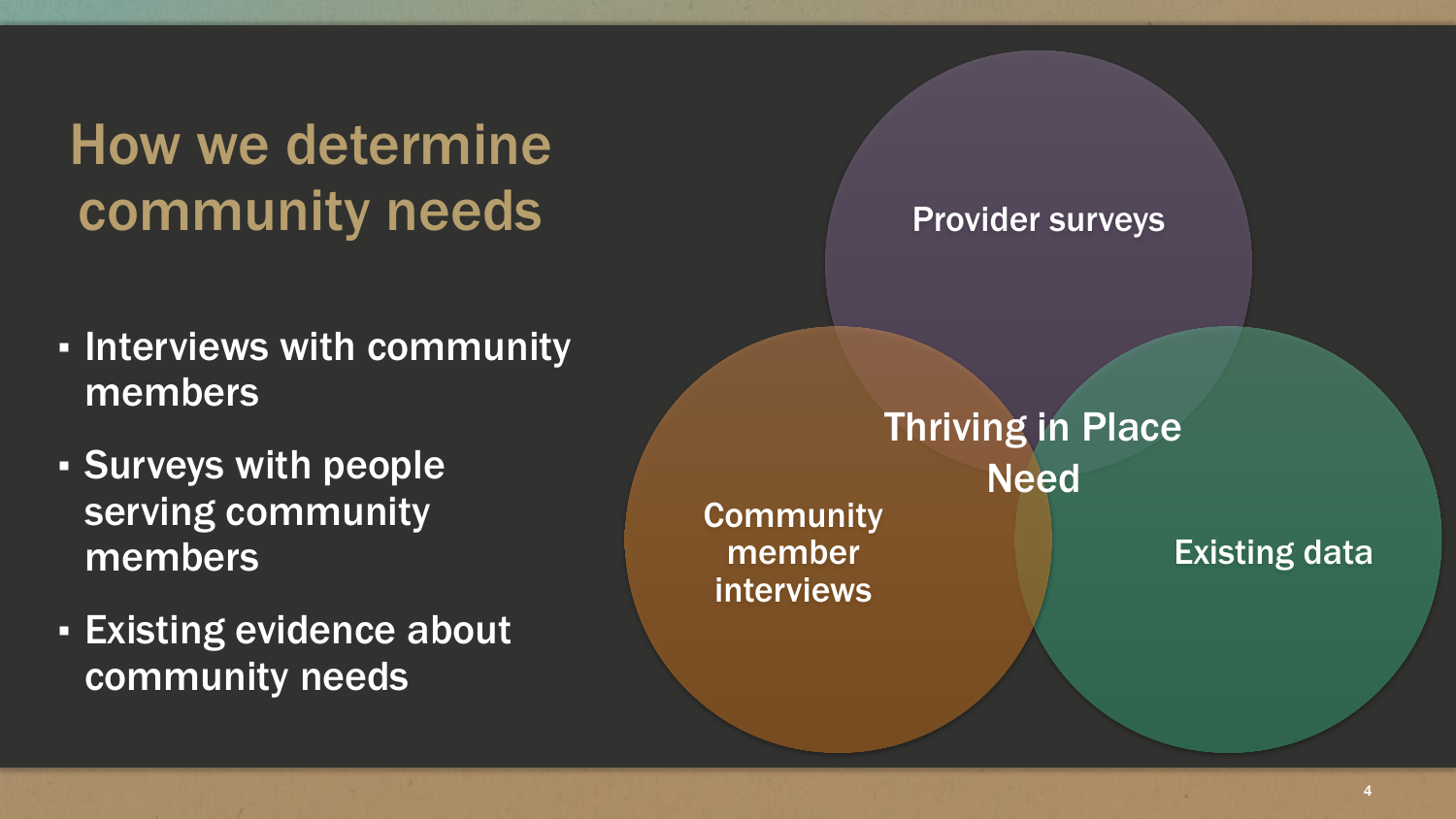**State** Plan on Aging

Priorities for aging and disability services

- **Educate and improve access to existing Fig. 3.** health and community long term services and supports.
- Support individuals to remain safely in environment of their choice.
- **Encourage active and healthy lifestyles** and community engagement for aging and disabled adults.
- **Protect the rights and safety of aging and** disabled adults.
- **Ensure data integrity, quality, and access** to services for aging and disabled adults.

5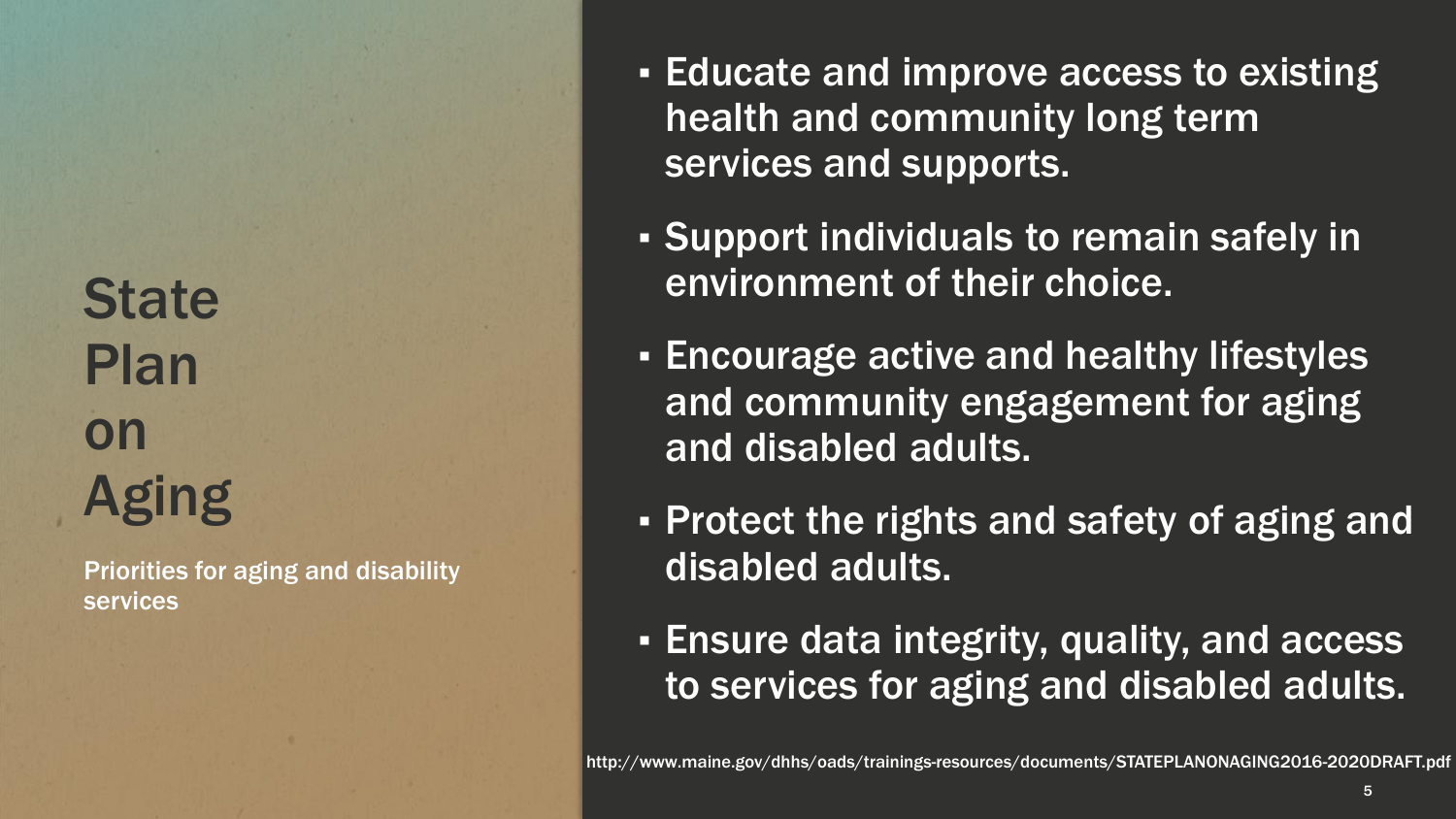Maine Shared **Community** Health Needs Assessment and County Health Rankings

Major Health Issues in Penobscot County

http://www.countyhealthrankings.org/ http://www.emhs.org/Community -Benefit/CHNA.aspx

| Economic                                         | <b>General</b><br><b>Health</b>                                      | <b>Chronic</b><br><b>Disease</b>                           |
|--------------------------------------------------|----------------------------------------------------------------------|------------------------------------------------------------|
| • Poverty<br>• Low<br>median<br>income           | • High fair to<br>poor health<br>• High overall<br>mortality<br>rate | • Cancer<br>• Lung<br>cancer<br>• Cardiovas.<br>• Diabetes |
| <b>ED/Hospital</b><br><b>Visits</b>              | <b>Physical</b><br>activity                                          | <b>Food</b>                                                |
| • COPD<br>• Cardiovas.<br>• Stroke<br>• Diabetes | • High<br>sedentary<br>lifestyle                                     | • Low score<br>on food<br>environ.<br>index                |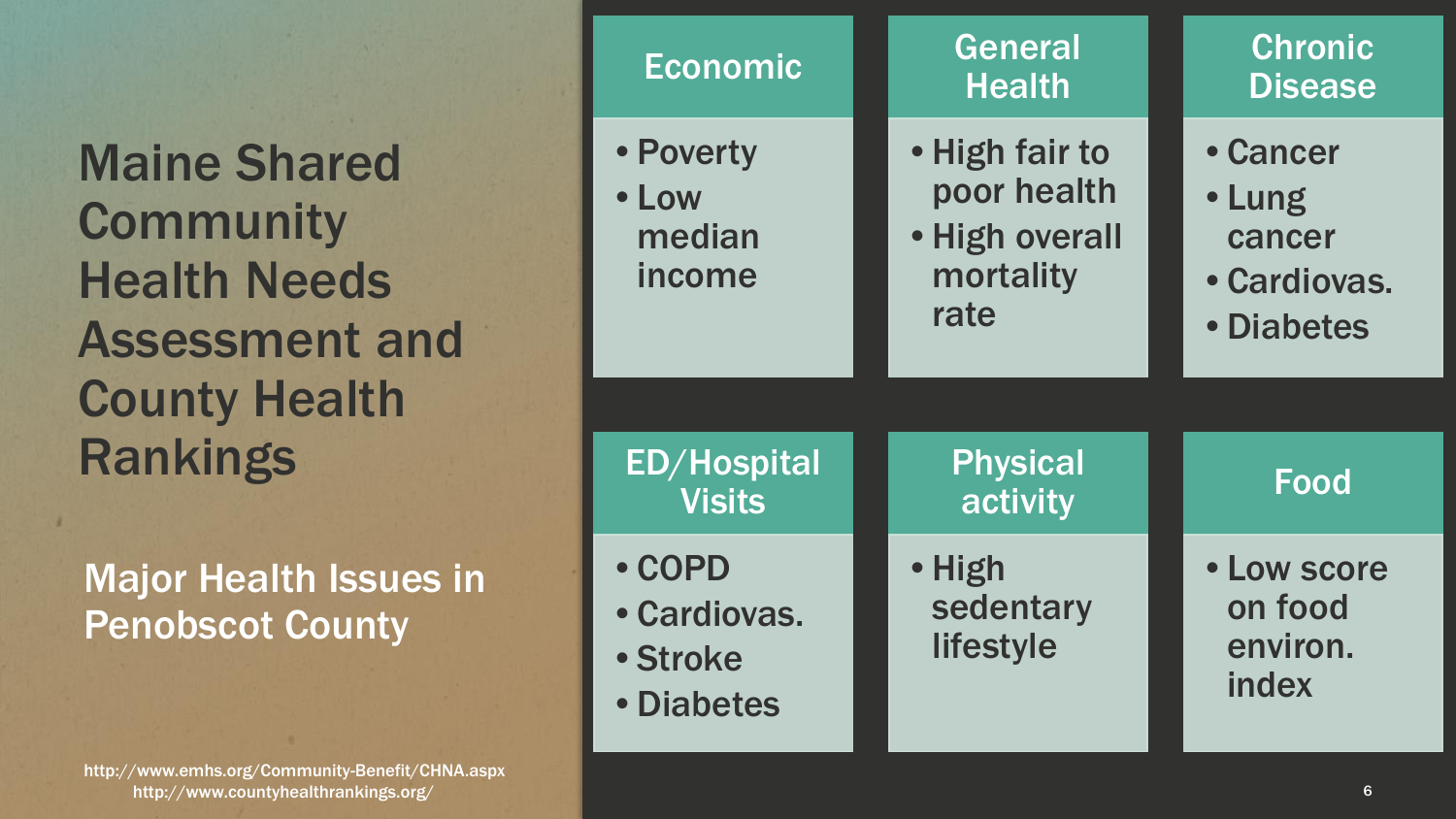# % of Providers Identifying Community Need  $(N = 30)$



Access to transportation

Access to home-based services

Affordable housing

Access to home-delivered and group meal programs

Access to affordable prescription medicines

Timely access to hospitals, pcps, and specialists

Access to adult day services

Presence of caregiver support services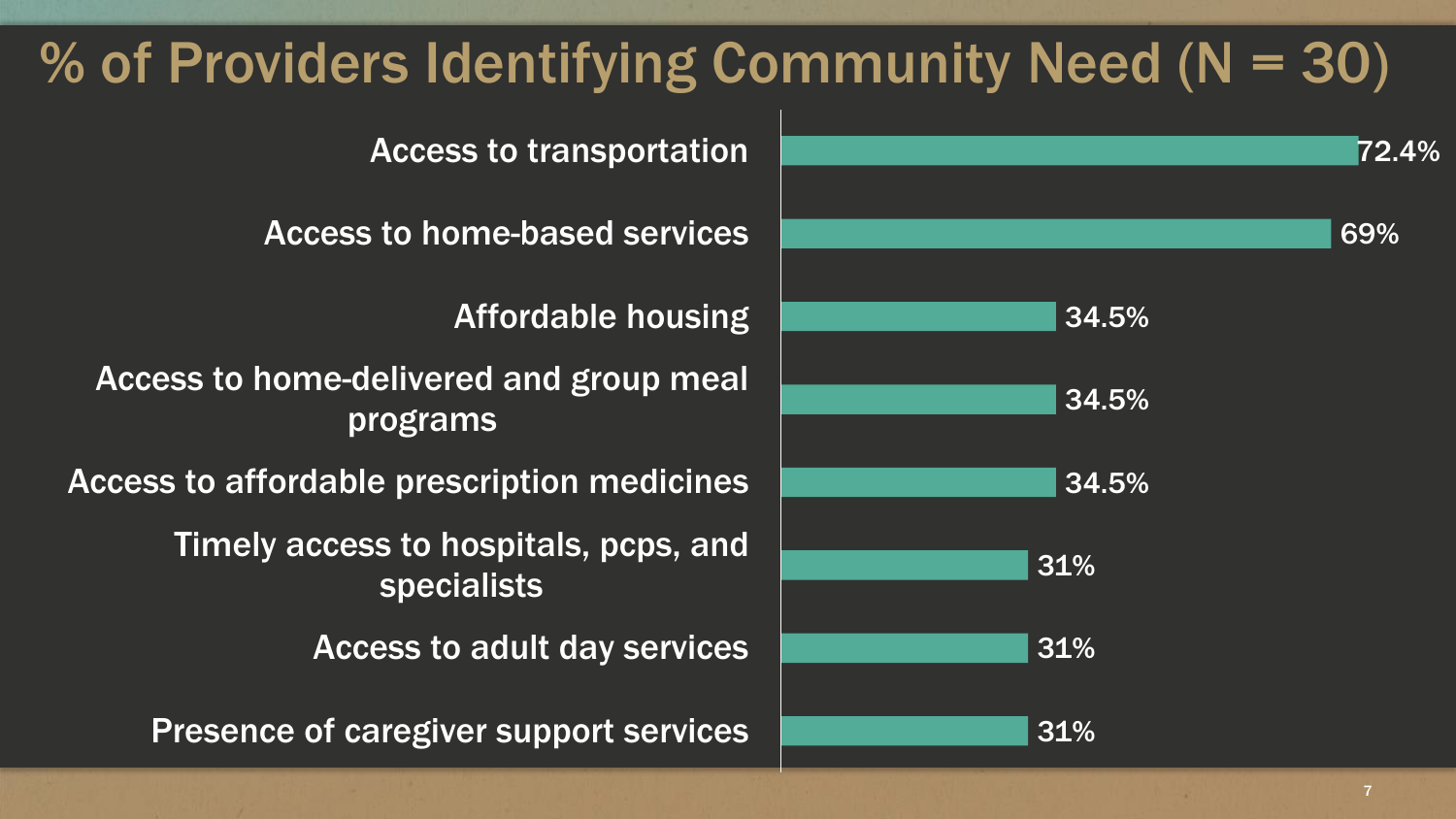# Systems Challenges

| People and organizations are knowledgeable of the range of<br>services that are available to people with chronic conditions or<br>disabilities.            | 46.4%<br><b>Disagree</b> |
|------------------------------------------------------------------------------------------------------------------------------------------------------------|--------------------------|
| Systems are in place to facilitate data sharing for monitoring,<br>surveillance and evaluation between people and organizations                            | 37%<br><b>Disagree</b>   |
| People and organizations collaborate on the development of<br>key health messages to support healthy living and self-<br>management of chronic conditions. | 32.1%<br><b>Disagree</b> |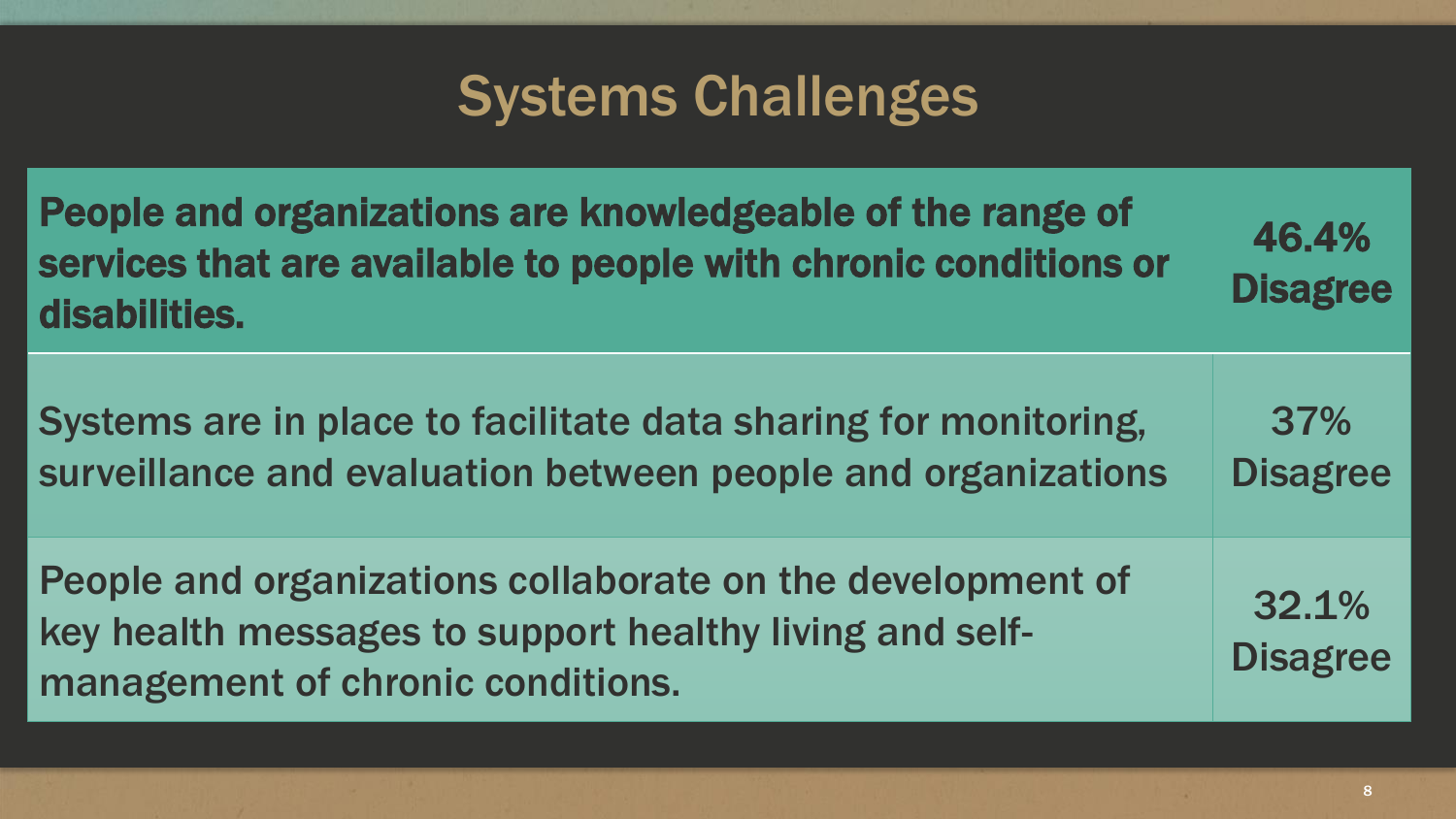# Systems Challenges

| Systems are in place to support information and referral<br>between primary care providers, public health, home care and<br>acute care for chronic condition prevention and management. | 28.6%<br><b>Disagree</b> |
|-----------------------------------------------------------------------------------------------------------------------------------------------------------------------------------------|--------------------------|
| Systems have been developed to support service integration<br>across the continuum of chronic condition prevention and<br>management services.                                          | 28.6%<br><b>Disagree</b> |
| People and organizations are addressing stigma as a barrier to<br>those with chronic conditions and disabilities accessing needed<br><b>services</b>                                    | 28.6%<br><b>Disagree</b> |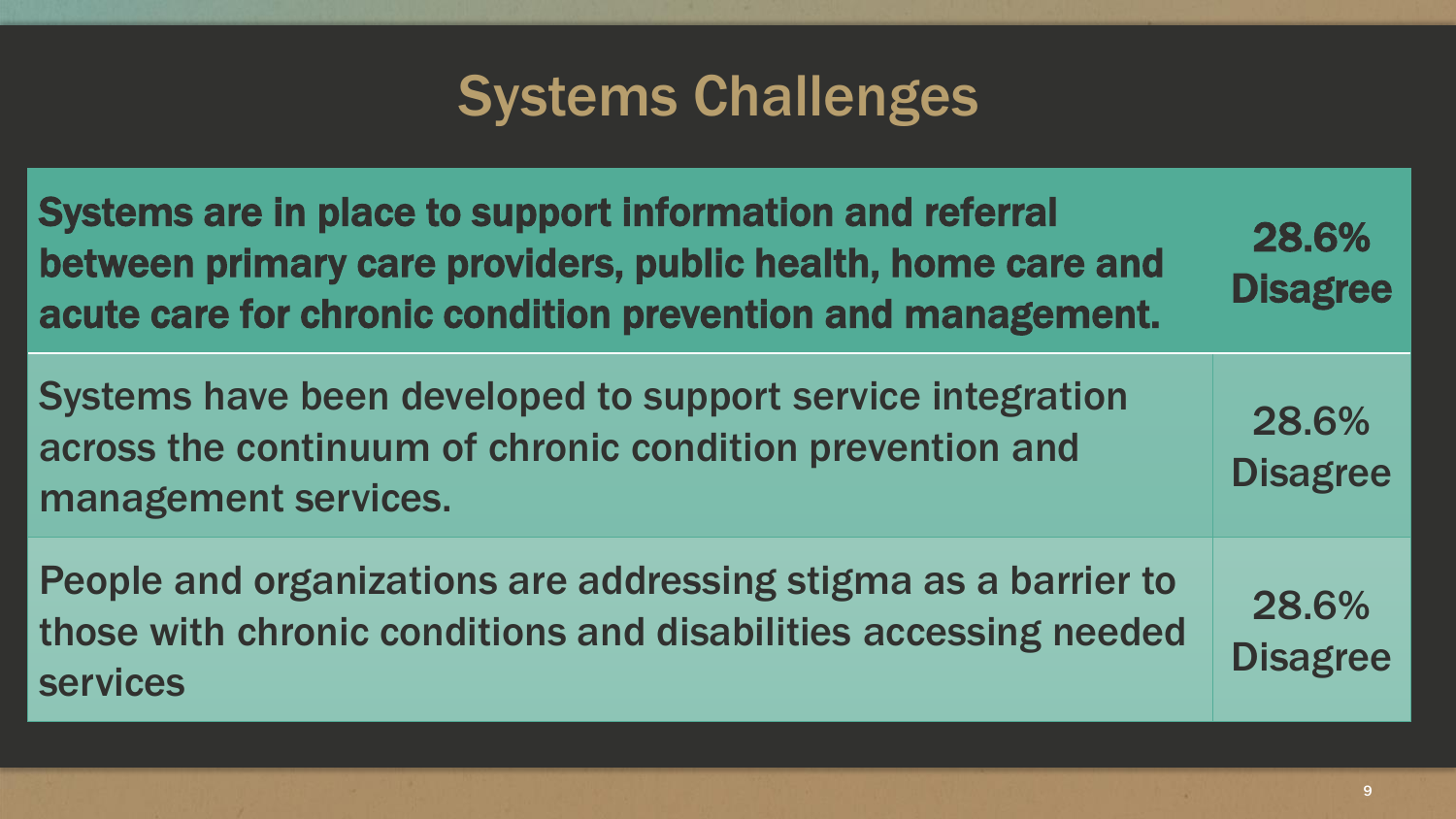## Organizational Challenges

- **EXECO Conducted surveys with 13 agencies serving Northern Penobscot**
- 7 of 12 organizations identified transportation as a major barrier for accessing their services
- $\bullet$  About  $\frac{1}{4}$  of the most requested services from responding agencies had minor waitlists. Meals on Wheels had the largest reported wait list (75- 100 people)
- **Example 2 State waiting lists for home and community-based services were** identified as a challenge
- **EXALE: Lack of direct care workers and volunteers was the second most** identified barrier to service access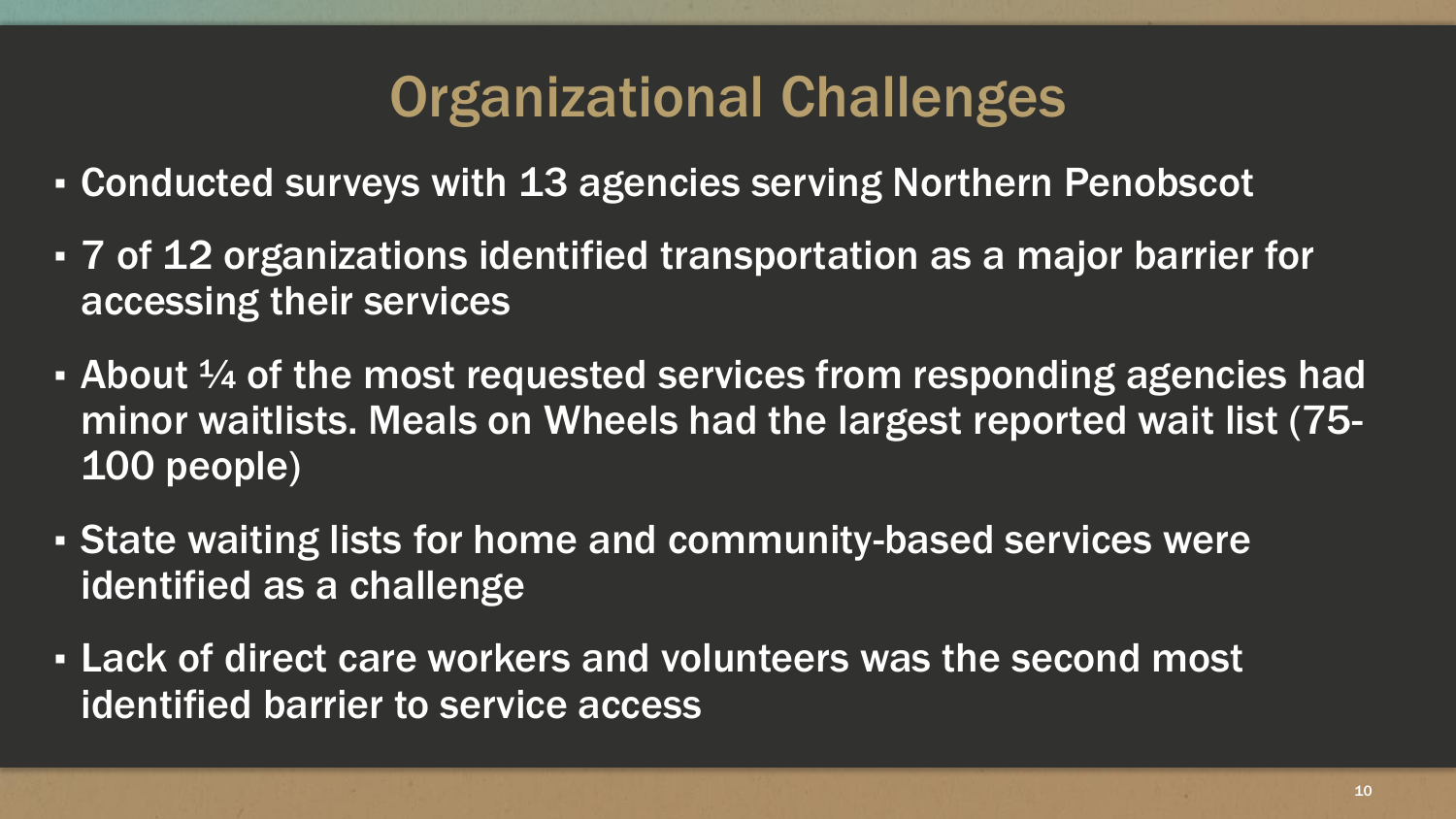### Community Member Interviews (N = 36)

| <b>Demographics</b>                  |           |  |
|--------------------------------------|-----------|--|
| <b>Average Age</b>                   | 73        |  |
| <b>Age Range</b>                     | $21 - 90$ |  |
| <b>Male</b>                          | 35%       |  |
| <b>Female</b>                        | 65%       |  |
| Lives in own<br>home or<br>apartment | 100%      |  |
| <b>Lives alone</b>                   | 55%       |  |
| <b>Lives with</b><br>another person  | 45%       |  |

- Generally high satisfaction with existing services, concerns about communication with medical providers
- Utilizing informal supports and adaptive equipment are significant ways people adapt to illness/disability
- Limited knowledge of available services

#### • Significant challenges:

- Transportation and mobility (especially in winter)
- Social isolation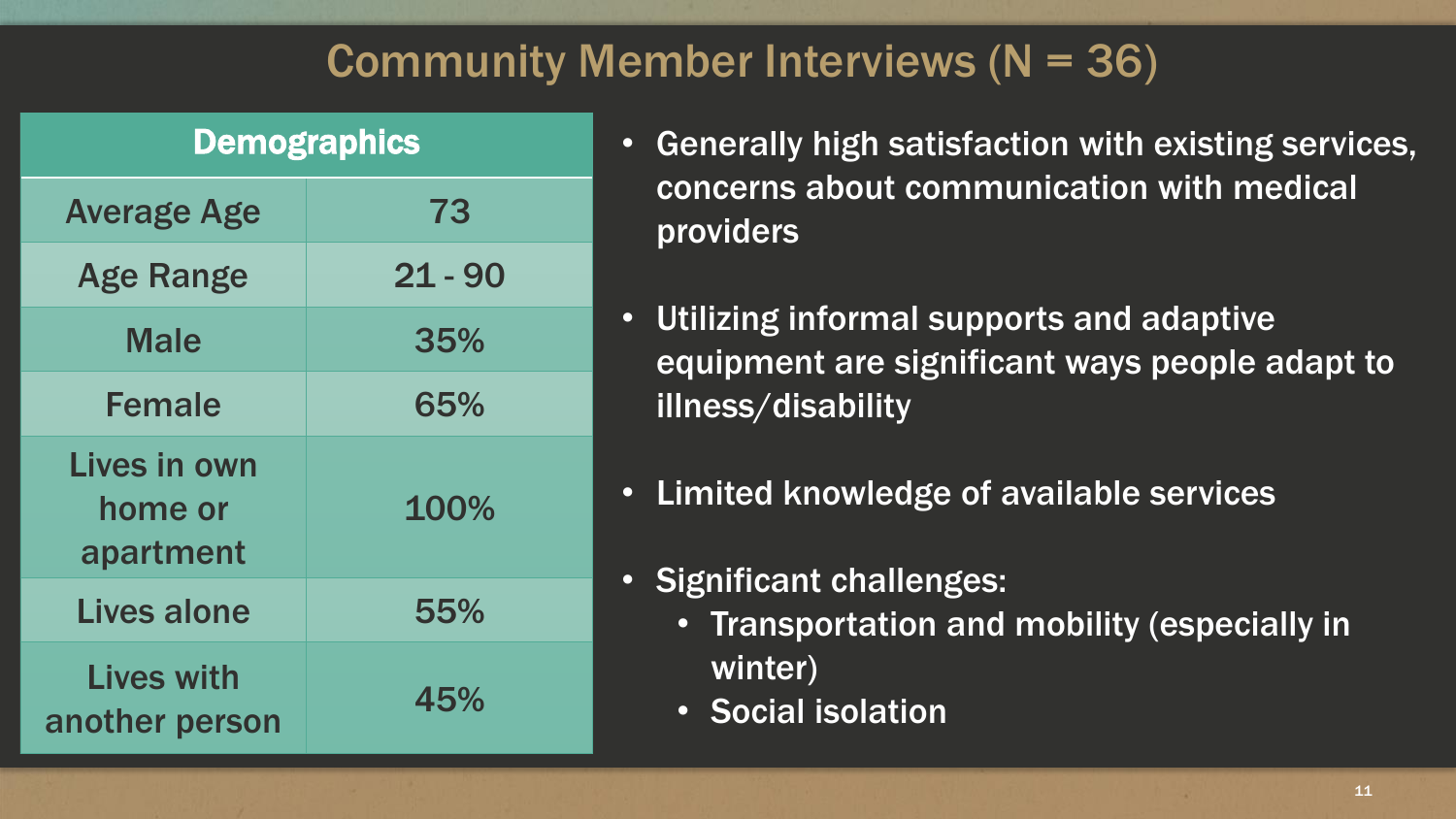Importance of informal supports

**What services or supports are you currently using to help with managing your chronic condition or disability?**

- My friends and family, religion.
- My wheelchair and my walker; none really, at this point, use my children. I don't use any agencies, as long as I have my son's I don't really like calling anyone else.
- Nothing now, I have my friend, but she is not always available. I don't really like calling anyone else, and I don't know of anyone else to call. (Not aware of any service agencies in the community to help her).
- My daughter does a lot for me: She takes me to the doctors, the store, and the bank. I have that other outfit (CHCS??) come in 3 days a week; Monday, 3 hours, Wednesday, 2 hours, Friday, 2 hours and they help out with some of the things I need to get done around the house. The contract of the contract of the contract of the contract of the contract of the contract of the contract of the contract of the contract of the contract of the contract of the contract of the contract of the con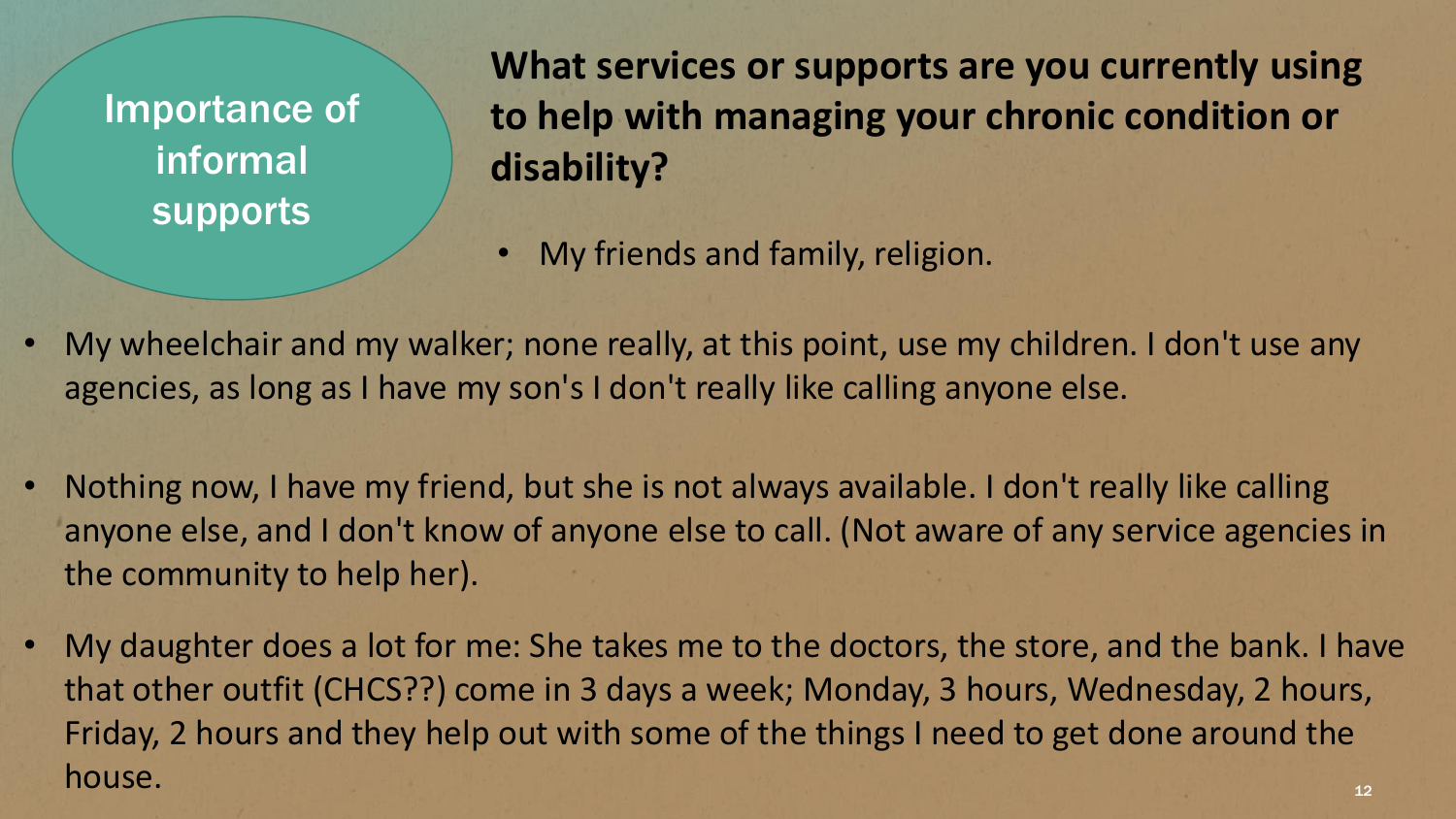Use of adaptive equipment

**How have you adapted your home and life to help you with managing your chronic condition or disability?** 

- No stairs, shower handles, cell phone through SafeLink.
- Don't have stairs, arranging furniture so a wheelchair can go through. I have a lid opener. I would like a long grabber. I have a walker.
- Handles in bathroom. I have oxygen and wider doors for wheelchair.
- I have old age, some trouble getting around, but have a wheelchair and a walker to use inside. Too unsteady on my feet, and afraid I was going to pass out. I have trouble hearing as well, can only hear out of one ear.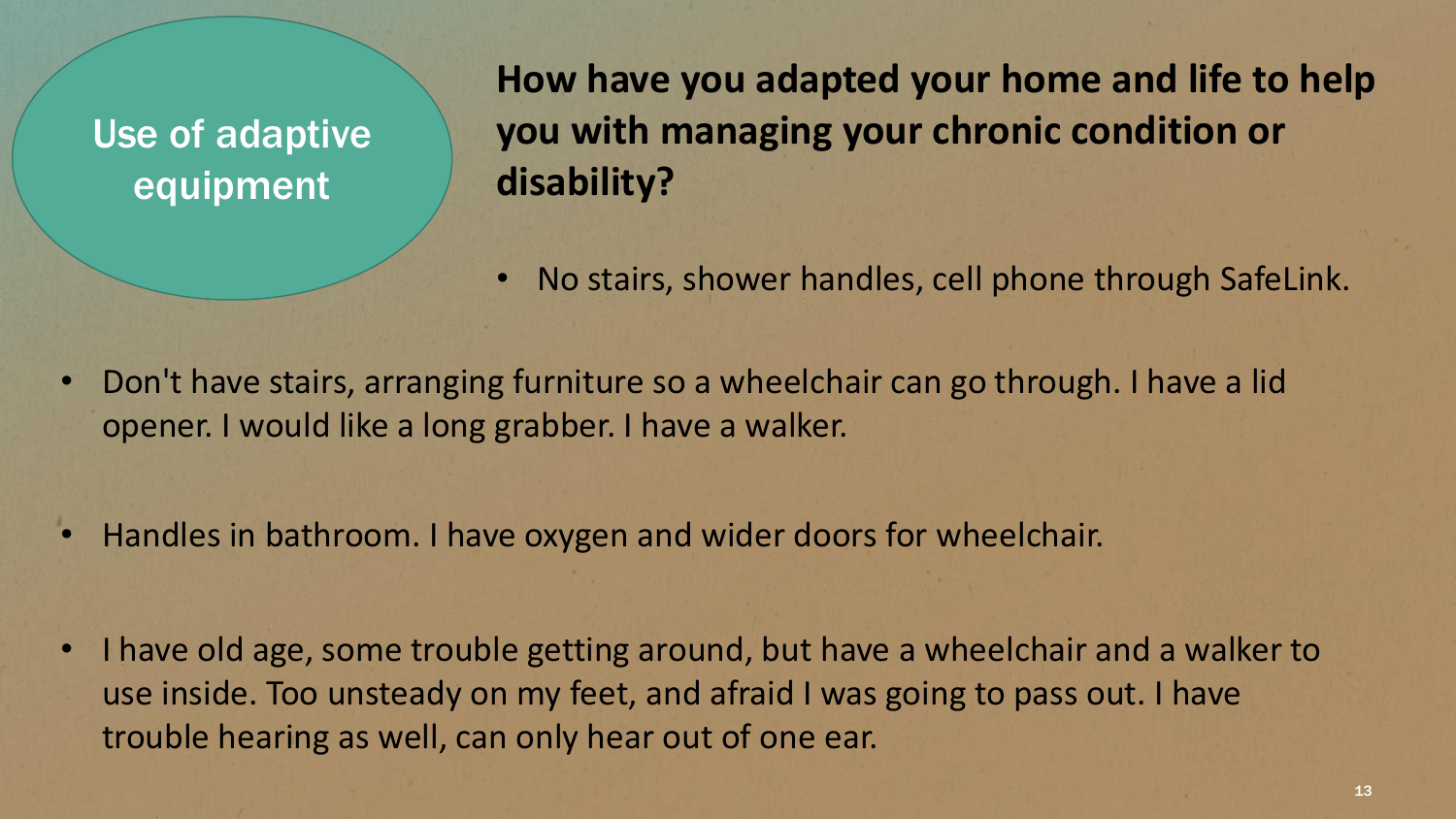#### Challenge: **Transportation**

• I cannot drive out of town easily, and when I do I am anxious. I usually deal with this by not going. Easier to not go than be nerved up about the outcome, can't remember too well.

- Not being able to do what I would like to do, like driving, my memory is going as well and that is very frustrating when I see people I know but cannot remember their names. I always worry about falling.
- I have relatives and friends that I rely on but hate to bother anyone they all have families - how long will they be able to help me?
- Too unsteady on my feet, use a walker. I never go out except to get my hair done. I have a friend that goes to do some errands for me.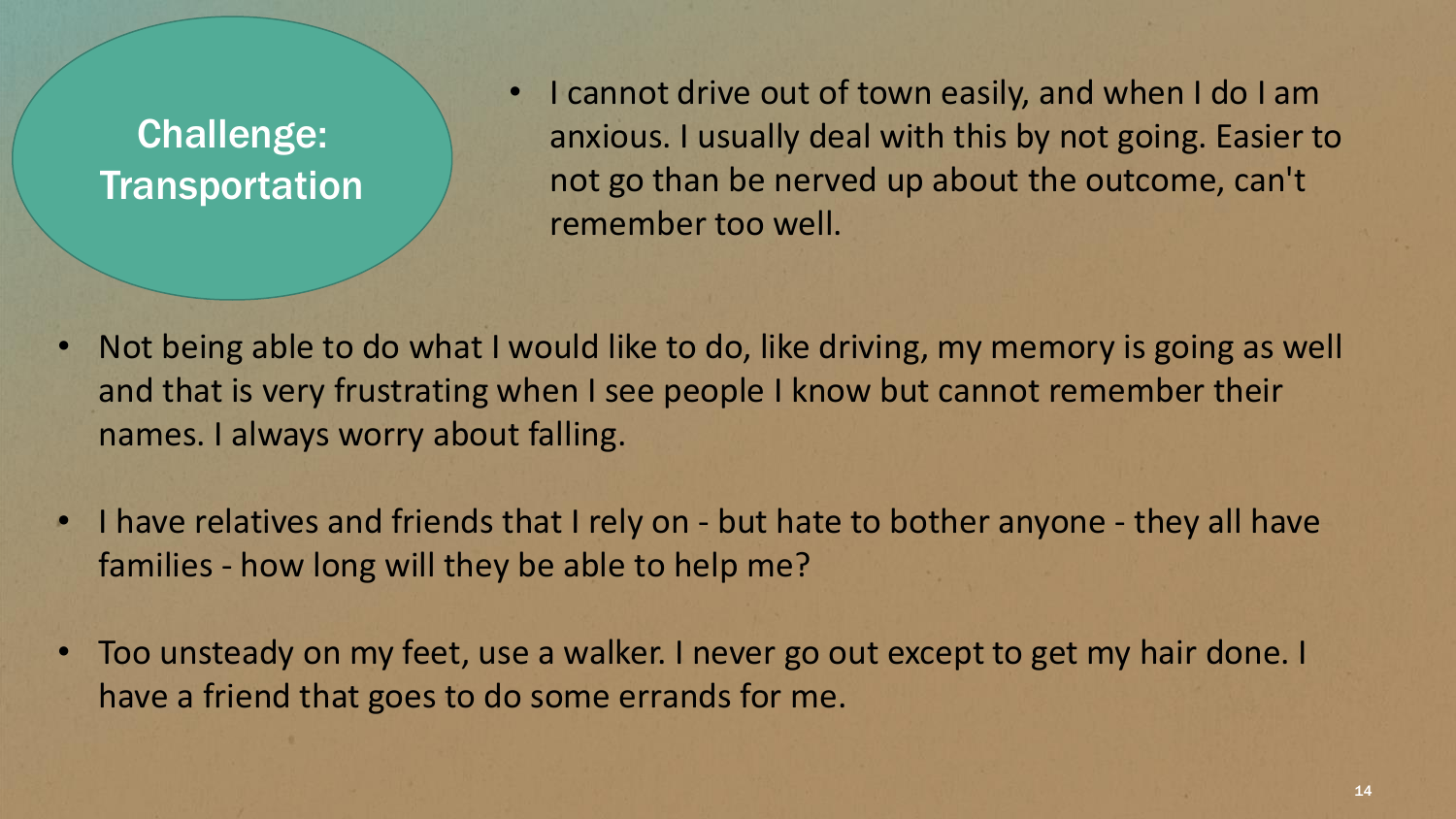#### Challenge: **Mobility**

- I have to be very careful walking; winter scares me. I call one of my sons, I have two in-town.
	- I am stuck inside, can't do anything I used to do.
- The winter time is tough, and being on this oxygen. I call my daughter, and have these girls (from CHCS??) that helps out with house work, groceries, getting my prescriptions. It is a difficult darn way to live, but I manage.
- Winter weather interferes with walking outside. I go to my church and walk area there for 1/2 hour.

• I have a challenging time with stairs. I step slowly, one at a time. I slide down to go down.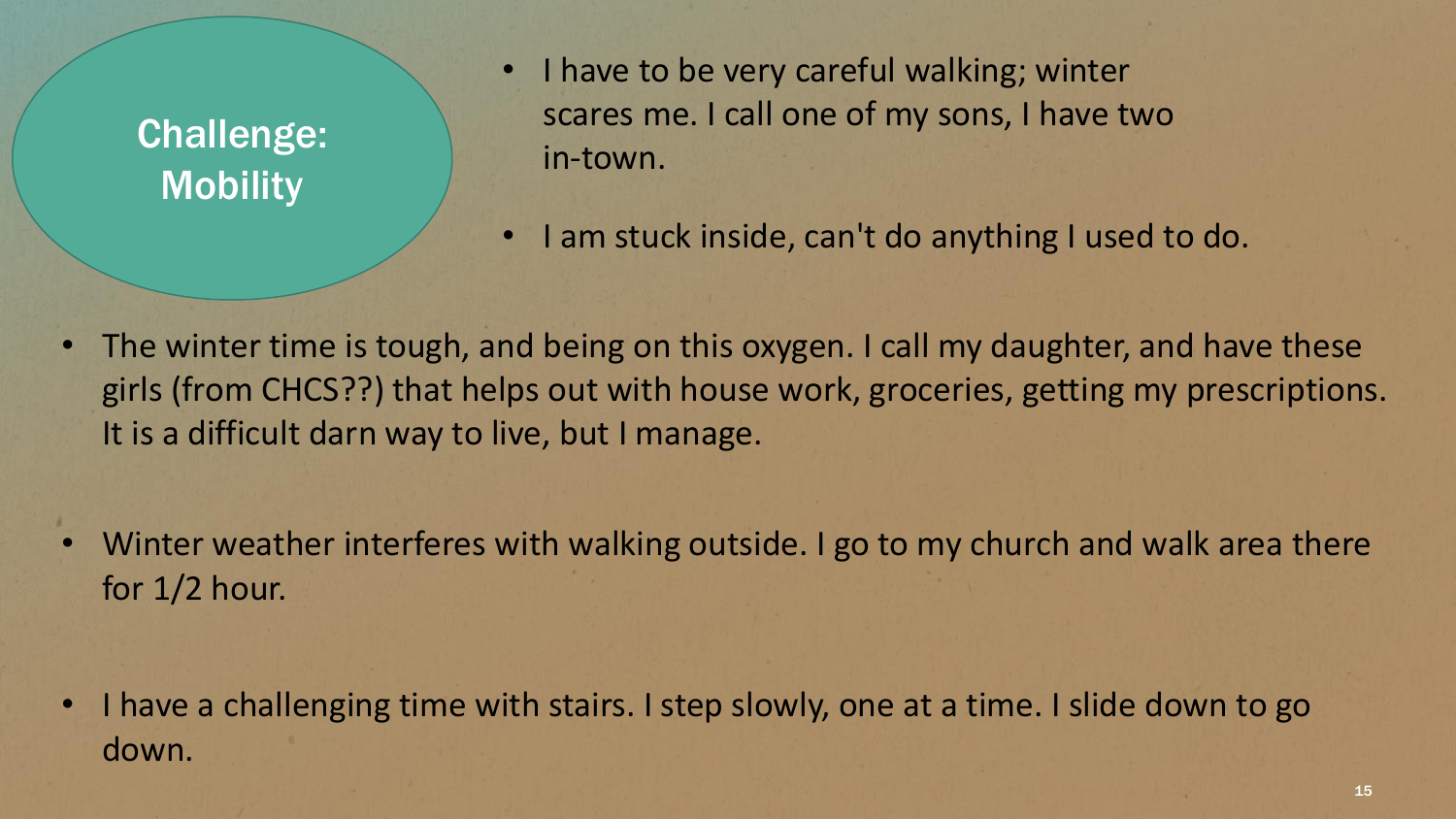#### Challenge: Social isolation

• I have been very depressed lately, all my friends have died and I really have no one. Hate that I can't get out of the house.

- I like the idea of people receiving a call from someone with interest that I am well or just the contact it would ease the loneliness and break up a day. I am alone, and talking to someone might lessen this feeling.
- I live alone. It was and is a challenge to start over after the death of your spouse. Living is quite different when your spouses passes and needs to be overcome.
- I am stuck inside, can't do anything I used to do. I would love to have someone here with me. Lost my wife of 45 years 7 years ago, my life has never been the same.
- I think a "hotline" of some kind that shut-ins and people that live alone can receive a friendly voice daily to start off their day that otherwise might be down and a voice would be a pick- $\mathsf{me}\text{-}\mathsf{up}.$  The set of  $\mathsf{supp}$  and  $\mathsf{supp}$  are  $\mathsf{supp}$  and  $\mathsf{supp}$  are  $\mathsf{supp}$  and  $\mathsf{supp}$  are  $\mathsf{supp}$  and  $\mathsf{supp}$  are  $\mathsf{supp}$  and  $\mathsf{supp}$  are  $\mathsf{supp}$  and  $\mathsf{supp}$  are  $\mathsf{supp}$  and  $\mathsf{supp}$  a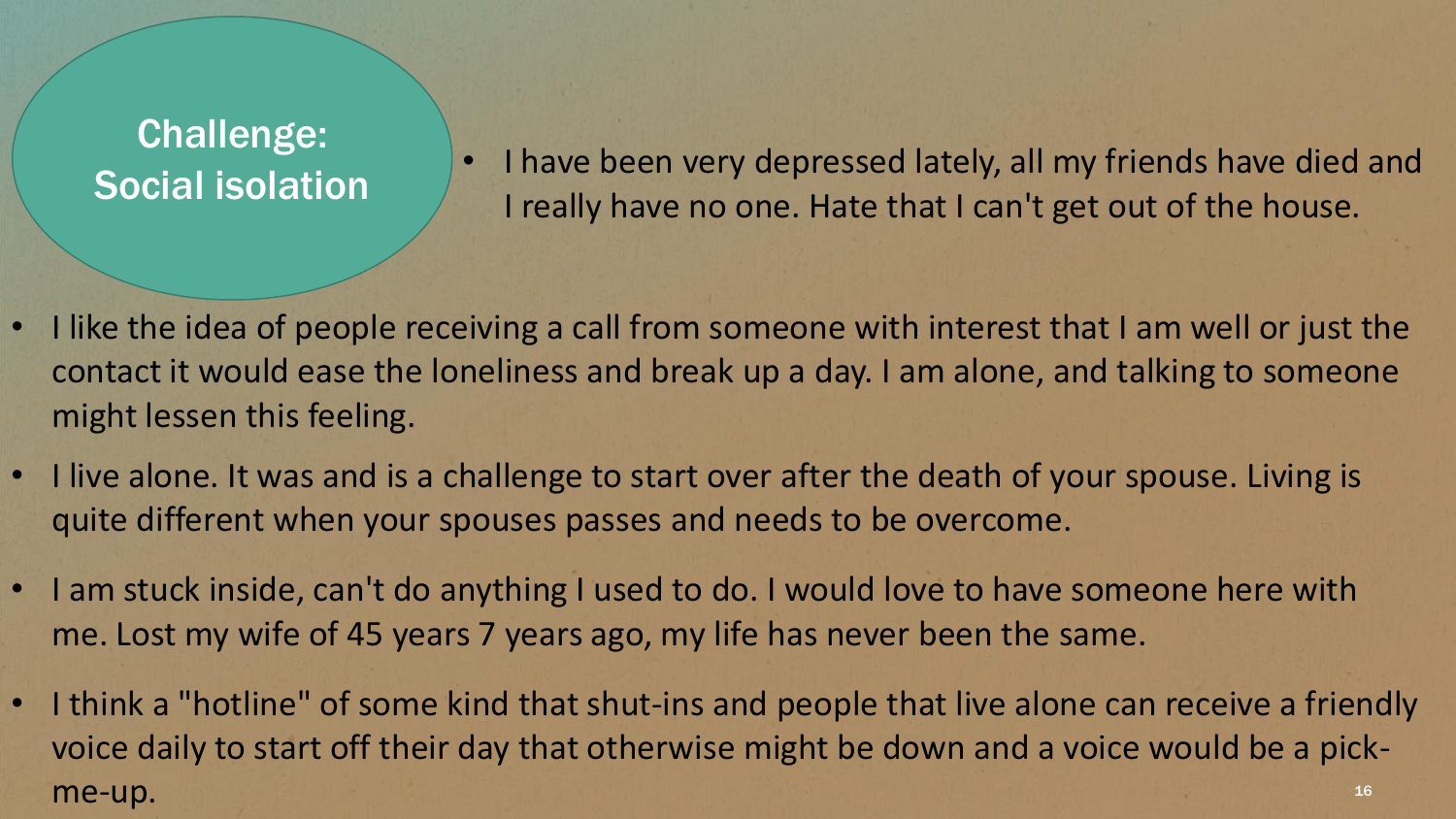**Satisfaction** with healthcare

**Can you give an example of a medical appointment, hospital visit, or other experience with healthcare that you were unhappy with?**

- Satisfied with medical care.
- No. Usually visits are consistent.
- I have never been unhappy with my health care.
- I am very happy with Dr. Dunstan and pretty much go along with the flow. The hospital is great.
- Sometimes when I see my doctor I feel like he is in a hurry; I have told him that as well, I don't like that feeling of being rushed when I feel sick, but he is a good doctor and I would not change.
- Dr.'s not listening to me, nurses not being compassionate.
- Overall, I am unhappy with follow-up from doctor after an appointment. They have a laptop computer and pay more attention to it than to me and personal care.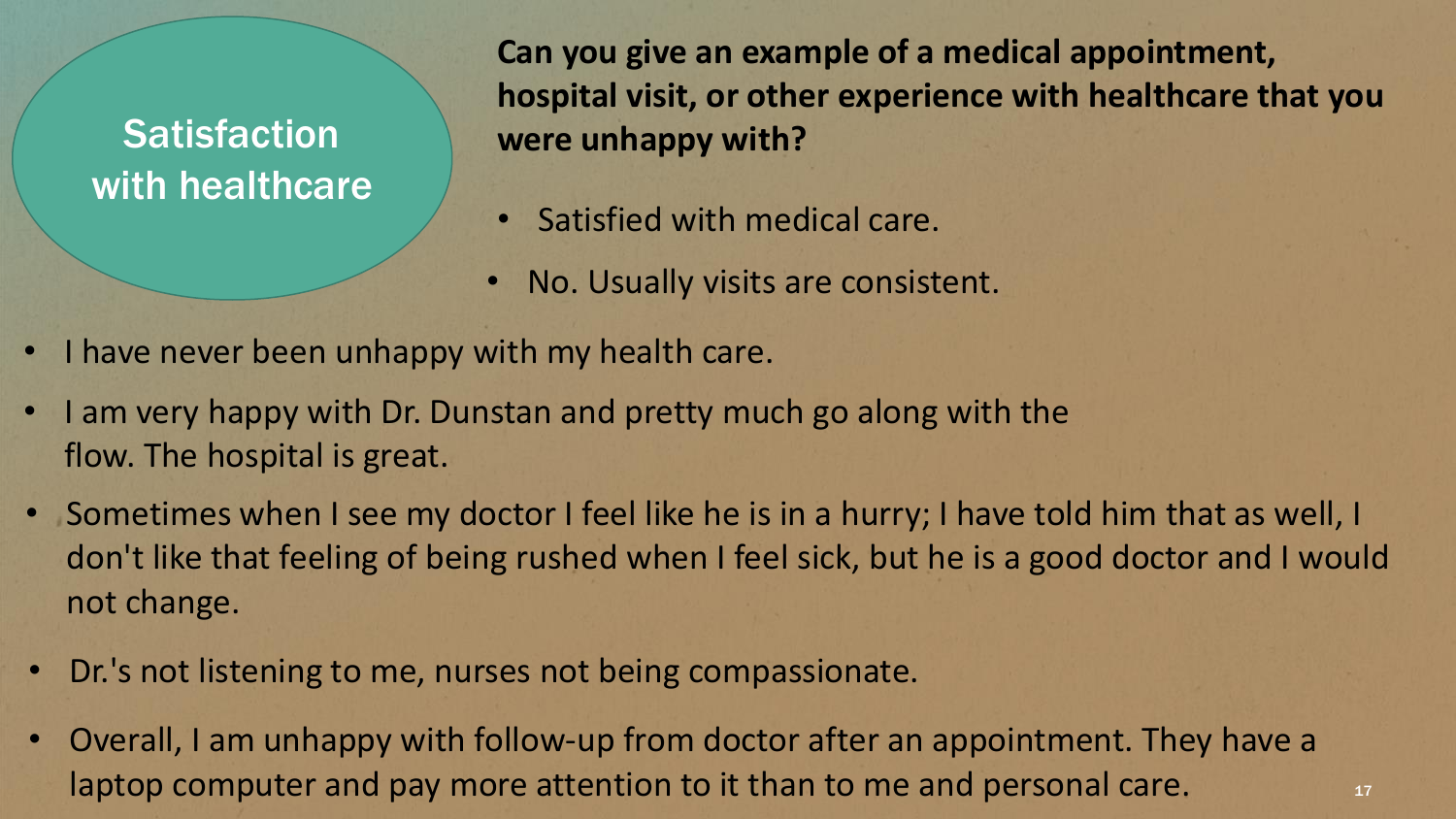### Caregiver Interviews  $(N = 9)$

- Highlighted need for socialization for care recipient and opportunities for respite for caregiver
- Want more information about available services and supports in a convenient way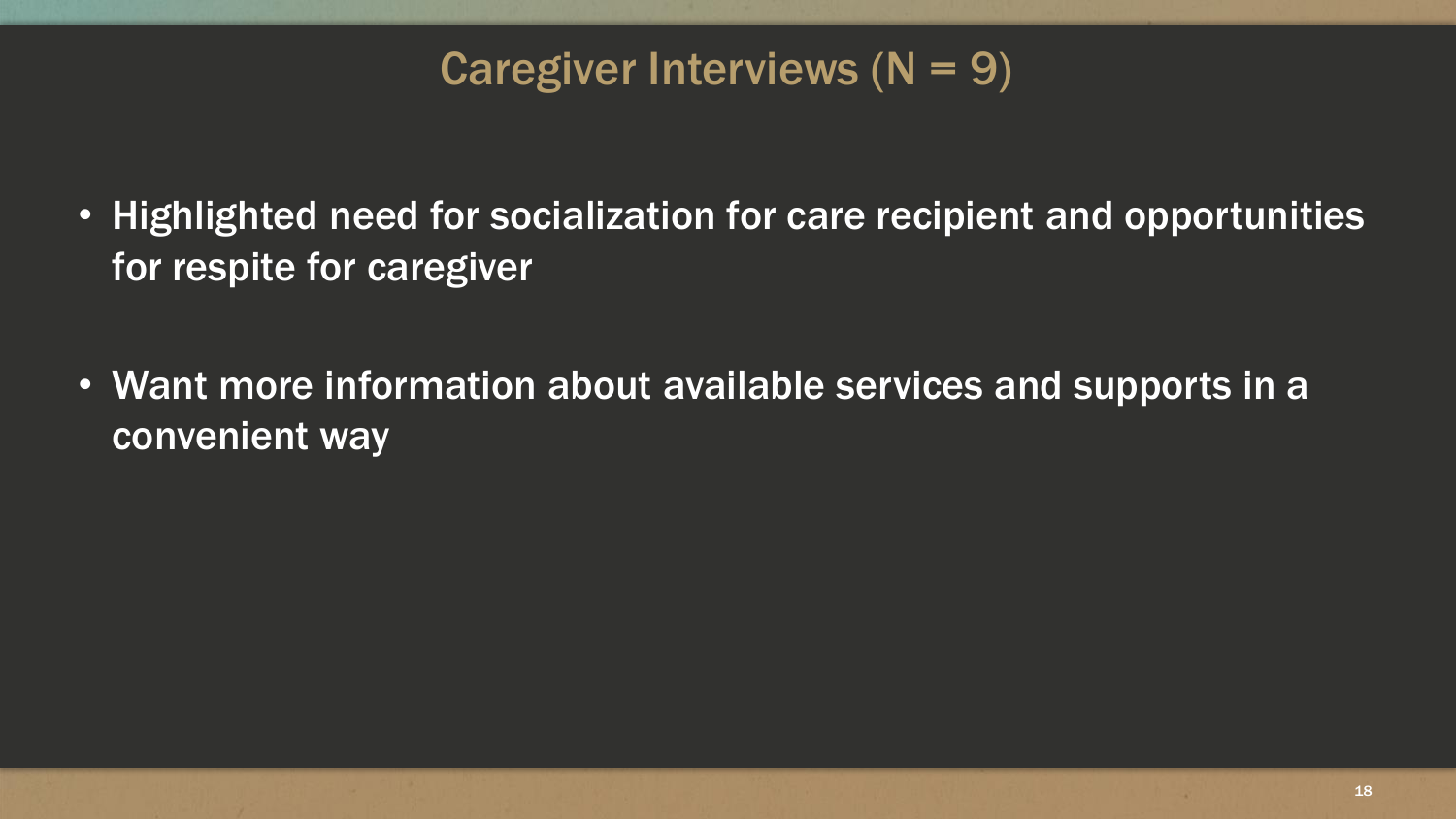Challenge: Respite/ **Socialization**  • Socialization at home, some one to visit her…

• Respite care for time away or to attend support groups. Transportation services to help the caregiver to provide opportunities outside of the home for the person receiving the care.

- An adult daycare program where he could be at for a number of hours.
- Support groups for fibromyalgia, volunteers to help with household chores, errands, shopping.
- Volunteers to call person and check on them. Volunteers to come in to visit and take chronically ill person places - respite care. Other transportation modes for folks who can't afford Lynx or need transportation on days other than Mondays.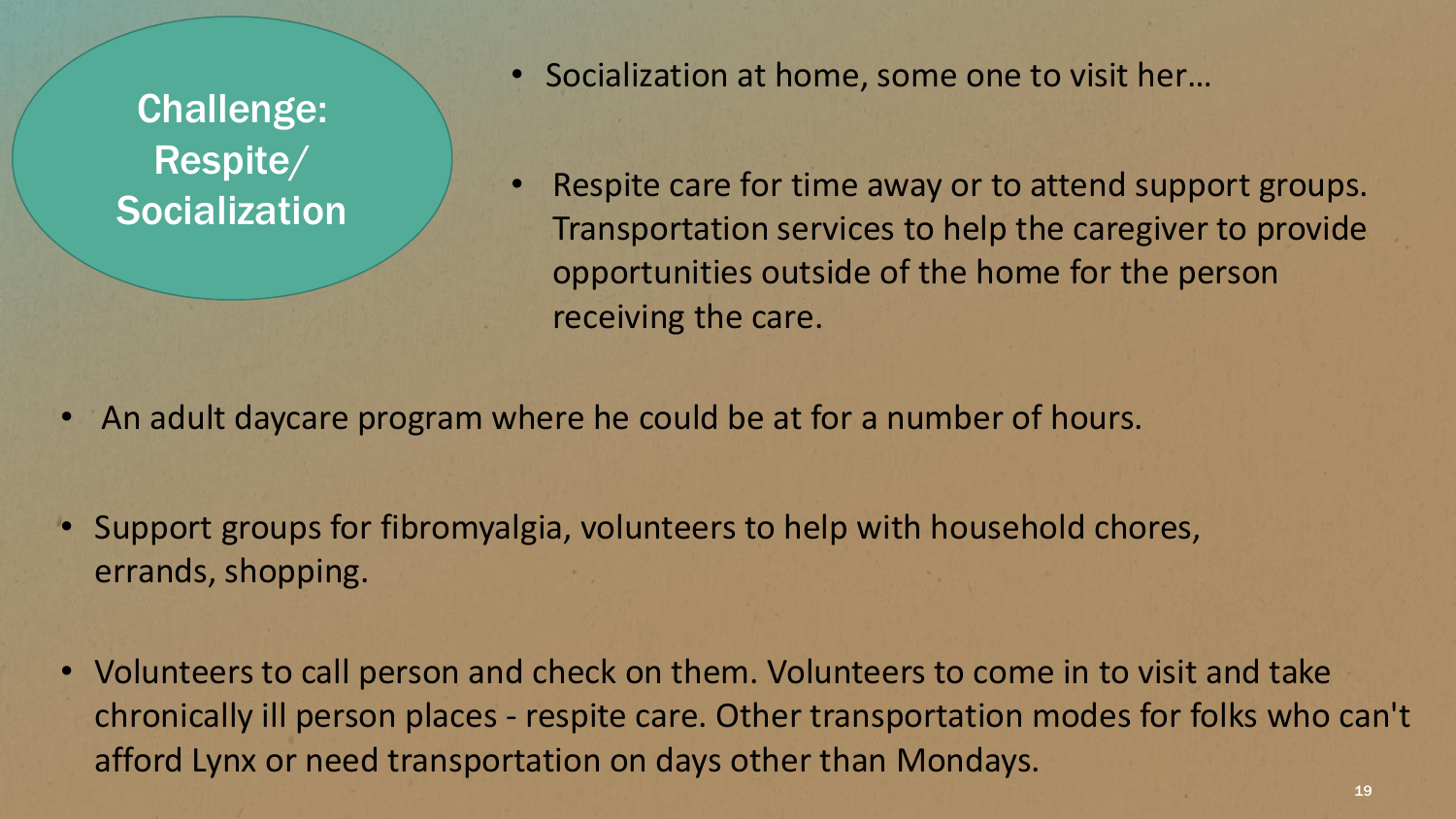Challenge: Knowledge of supports

• A list with number and the agencies and what they do so one can call for particular question or need to get the answer.

- Knowing what resources are available.
- One place that can serve as an informational clearinghouse. Caregiver says something like a pamphlet, written in simple terms, that can be handed out in places the elderly or sick frequent that provides all types of contact information. Many elderly aren't tech savvy and won't use a computer (this caregiver's person still had a rotary dial phone) so something that is familiar, like a brochure or pamphlet, that they can hold and look at would be good. It is something their physician's offices could hand out to them and explain how to use it. Need to remember that in rural Maine there are many elderly who aren't tech savvy and don't read well so it needs to be clear, concise, and easy to use.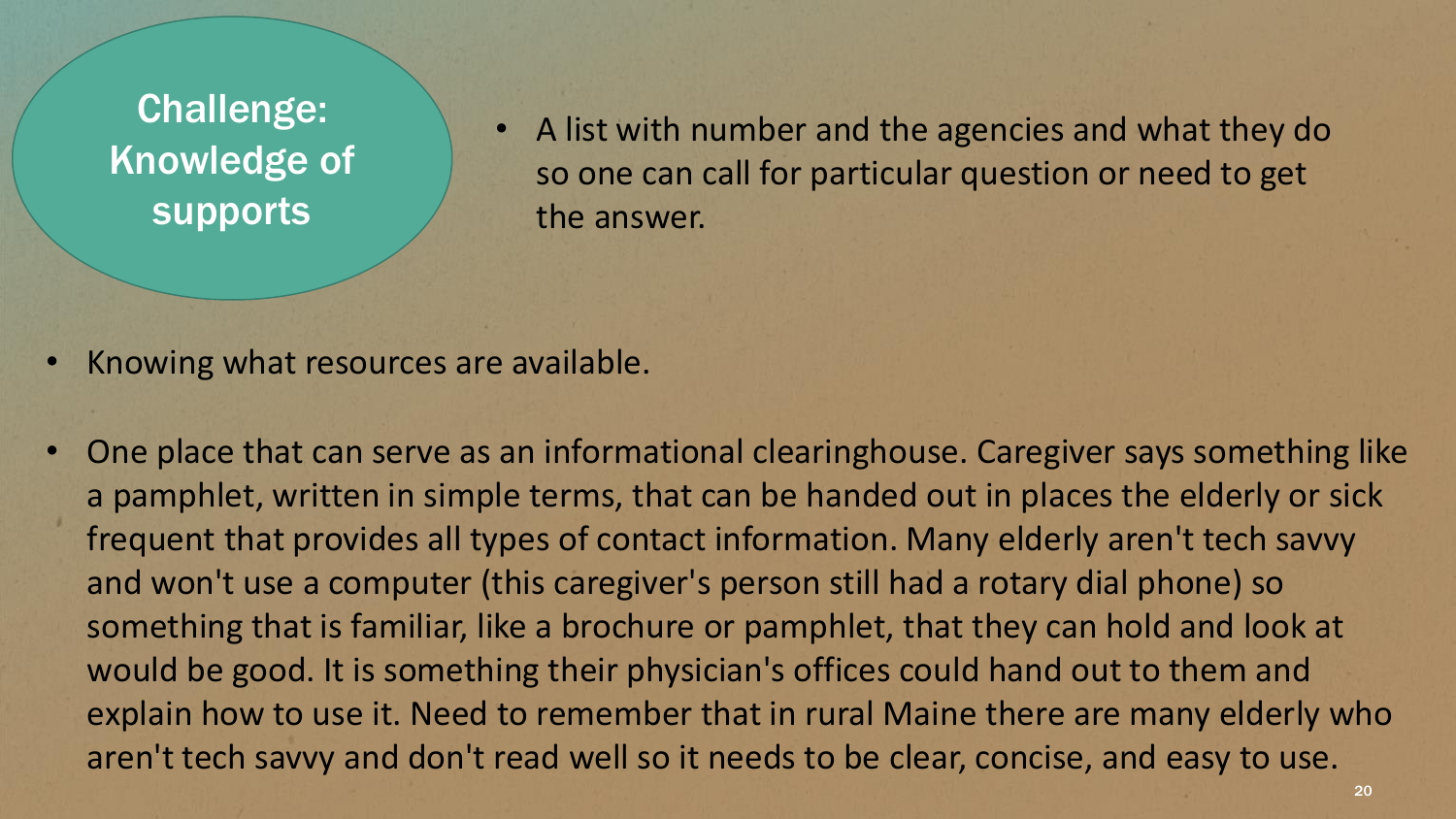Summary of major needs related to thriving in place

- **E** Building awareness of available services among providers and community members
- **Example 1 Reducing isolation**
- Supporting mobility and access to transportation
- Promoting person-centered care
- Improving data sharing among agencies; information and referral between medical and social services.
- **. Improving food access**
- **Development of volunteer and homecare** workforce
- **· Support for caregivers and family members,** including respite.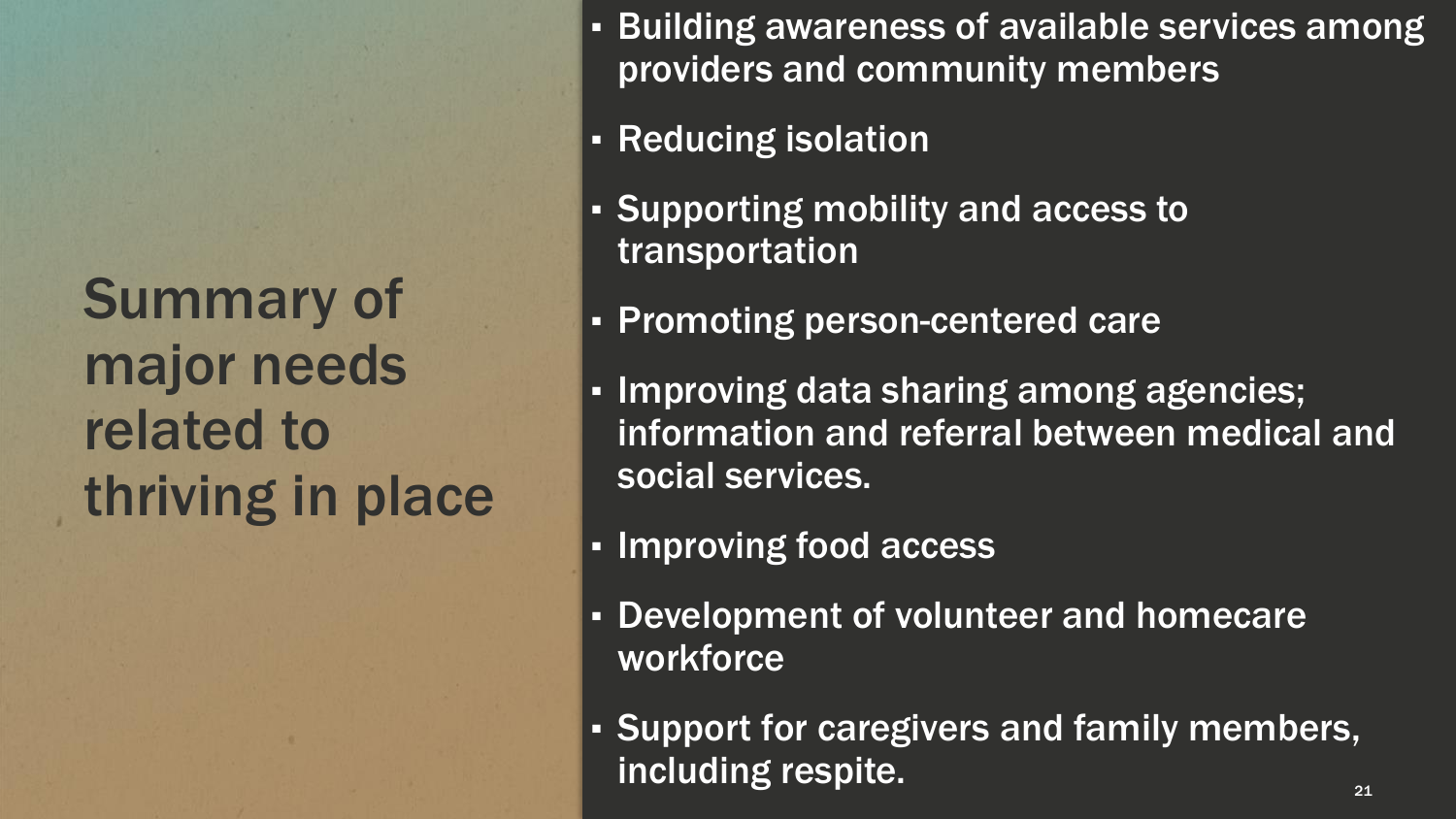### MEHAF Priorities Revisited

▪ Through the TiP partnerships, health care providers, community-based organizations, and other partners strategies that meet the health care needs of adults with chronic health conditions and improve linkages and related to achieving positive health outcomes (such as housing, transportation, home and community services, family and friend care giving supports, volunteer networks, and opportunities for community engagement).